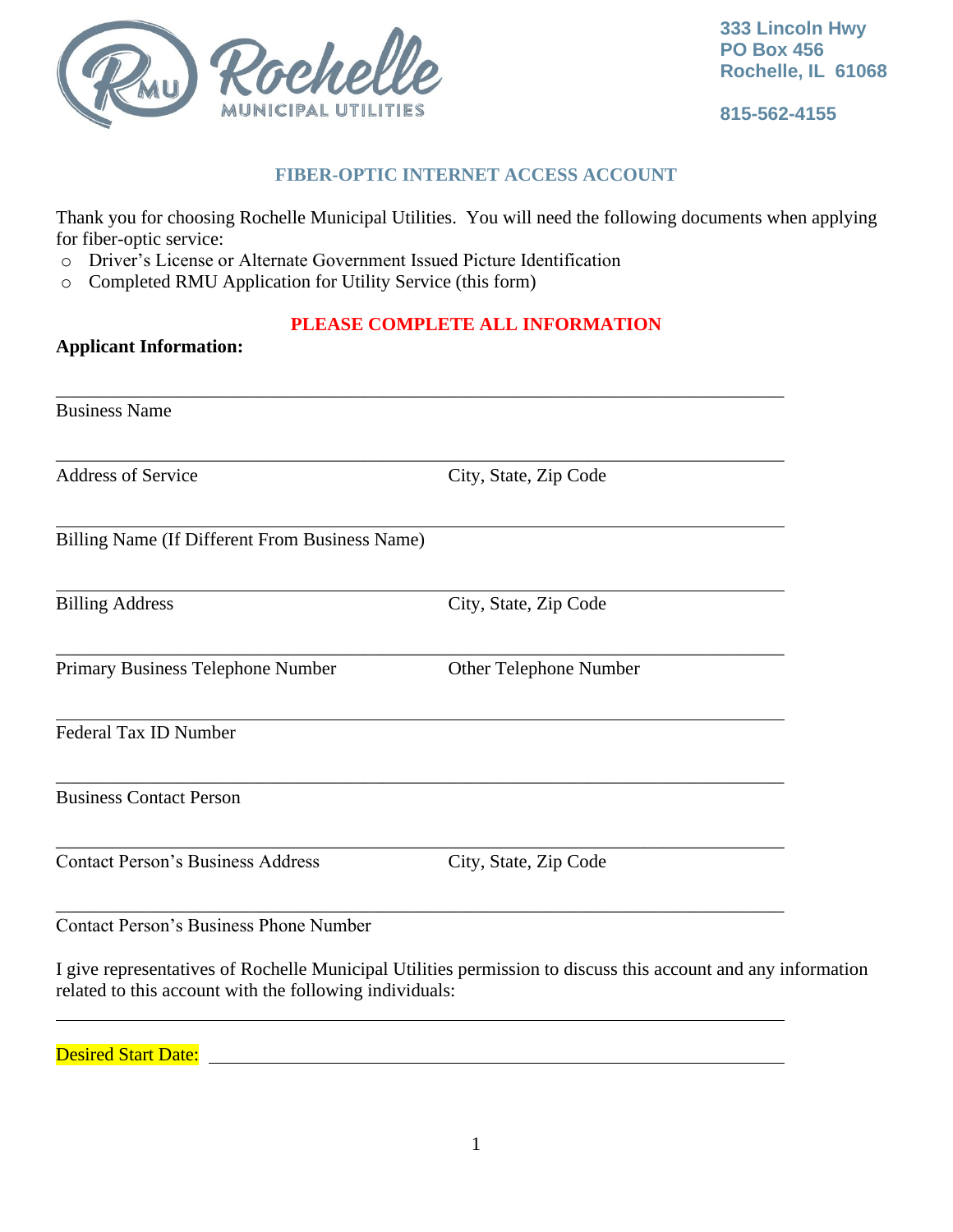

**815-562-4155**

| <b>Small Office</b>                                                                                                                                                                                                                                         | <b>Medium Office</b>                                  | <b>Large Office</b> | <b>Great Office</b> |  |  |
|-------------------------------------------------------------------------------------------------------------------------------------------------------------------------------------------------------------------------------------------------------------|-------------------------------------------------------|---------------------|---------------------|--|--|
| $5x5$ Mb                                                                                                                                                                                                                                                    | 10x10 Mb                                              | 100x100 Mb          | 200x200 Mb          |  |  |
| \$74.95/Mo                                                                                                                                                                                                                                                  | \$149.95/Mo                                           | \$495.95/Mo         | \$695.95/Mo         |  |  |
| <b>E-Mail Address:</b><br>If needed, RMU will provide one e-mail account. Please print in capital letters (for clarity) and underline letters<br>to be capitalized in the actual e-mail address. E-mail names & passwords must be 6-8 letters/numbers long. |                                                       |                     |                     |  |  |
| (Username)<br>(Password)                                                                                                                                                                                                                                    |                                                       |                     |                     |  |  |
| <b>Activation Fees:</b><br>1-Year Term \$690.00<br>2-Year Term \$350.00<br>3-Year Term Waived                                                                                                                                                               |                                                       |                     |                     |  |  |
| <b>Additional Services:</b><br>I would like more information regarding one or more of the following services. Please contact me at the<br>number listed on this form. NOTE: RMU strongly suggests the use of a firewall with any type of internet           |                                                       |                     |                     |  |  |
| connection.<br>Firewall                                                                                                                                                                                                                                     | Router Mail Server Web Server Additional IP Addresses |                     |                     |  |  |
| Voice Lines**<br>Unlimited Local & Long Distance Calling E-Mail Addresses                                                                                                                                                                                   |                                                       |                     |                     |  |  |

## **\*\*Voice Lines are \$9.95 per month for each line. Please indicate how many lines are requested.**

*RMU technicians will verify a valid internet connection to the Ethernet port (demarcation point) of the router but are not responsible for the configuration of your business or residence internal network.*

Please pick a challenge question and supply the answer. The challenge question will be used to verify your identity when discussing your account with you or your authorized individuals.

| What is your favorite food?            |
|----------------------------------------|
| What is your mother's maiden name?     |
| What is your pet's name?               |
| What elementary school did you attend? |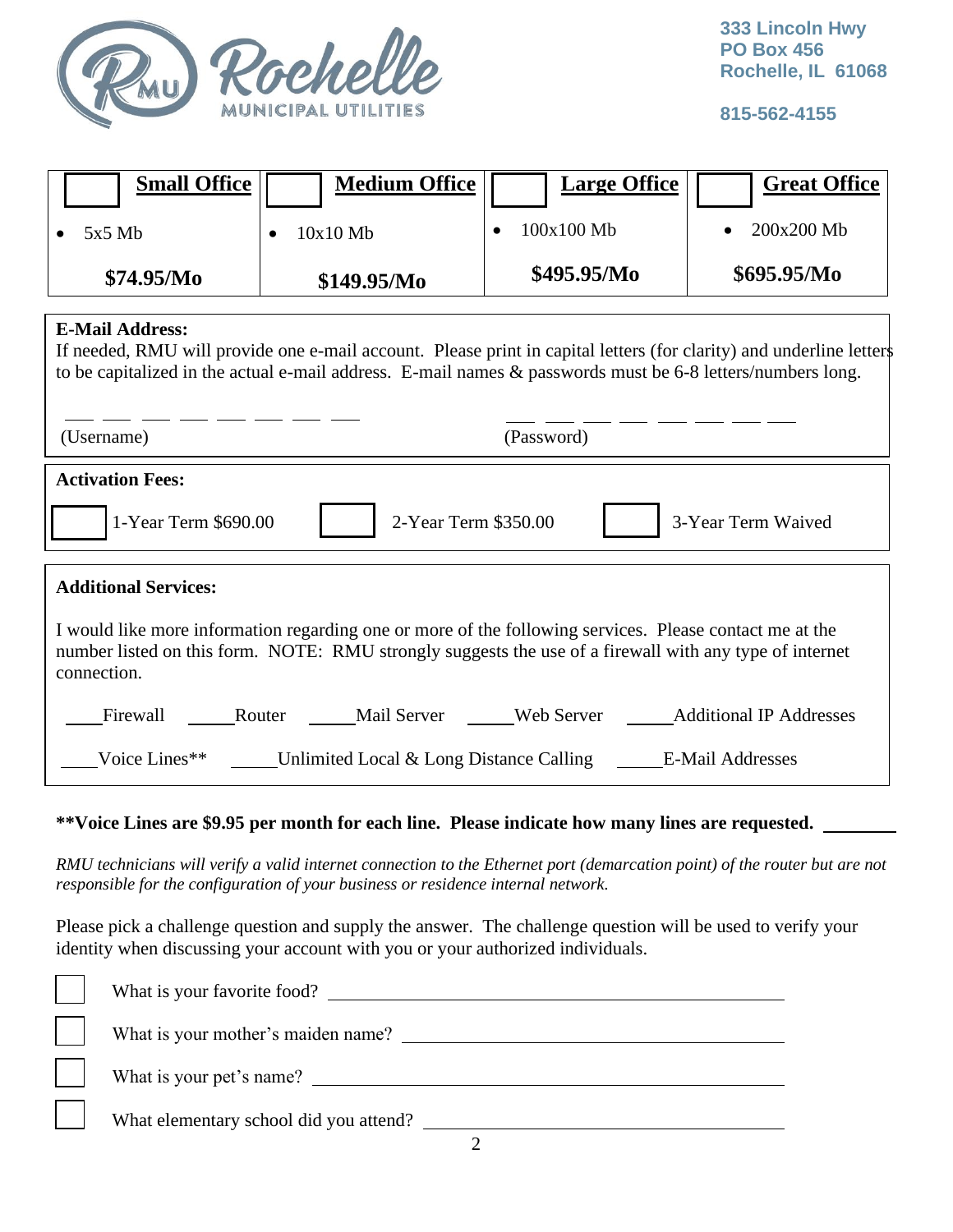

**815-562-4155**

## **IMPORTANT-APPLICANT READ BEFORE SIGNING AGREEMENT**

The applicant represents that they have accurately completed this application. The applicant authorizes Rochelle Municipal Utilities (RMU) to verify the information contained herein and to make such additional normal inquires, as reasonably may be related to or associated with this application, from credit bureaus, employers and creditors. The applicant requests RMU to furnish fiber-optic service(s) and agrees to pay for the service(s) supplied to this address as bills are rendered until notice is given the utilities to discontinue service. The applicant agrees that if applicant or business owes RMU any past due bills, all unpaid bills must be PAID IN FULL prior to service being provided anywhere within the RMU service area. The applicant agrees to the terms, conditions and all regulations (including page 4 of this application) of RMU governing the supply of fiber-optic service(s) to customers.

\_\_\_\_\_\_\_\_\_\_\_\_\_\_\_\_\_\_\_\_\_\_\_\_\_\_\_\_\_\_\_\_\_\_\_\_\_\_\_\_\_\_\_\_\_\_\_\_\_\_\_\_\_\_\_\_\_\_\_\_\_\_\_\_\_\_\_\_\_\_\_\_\_\_\_\_\_\_\_\_\_\_\_\_\_\_\_\_\_\_\_\_\_ Date Applicant's Signature

# **For Office Use Only:**

- 1. Application must be signed and dated by applicant
- 2. ID Verification *1 Form Required (Must be government issued picture ID) List type of ID and ID number*

| Driver's License Number                                                                  |             |
|------------------------------------------------------------------------------------------|-------------|
| Alternate Government Issued Picture ID                                                   |             |
| Application Signature Compared with ID Signature:<br>Yes                                 |             |
| Red Flags Present:<br>N <sub>o</sub><br>Yes                                              |             |
| Number of Static IP Addresses Utilized<br><u> 1990 - Jan Barbara Barat, prima popula</u> |             |
| Number of Voice Lines Utilized                                                           |             |
| Activation Fee Added to Account:<br>N <sub>0</sub><br>Yes                                |             |
| N <sub>o</sub><br>Yes<br><b>Additional Service Request Sent to Communications:</b>       |             |
| <b>CSR</b> Initials<br><u> 1989 - Johann Stein, fransk politik (d. 1989)</u>             | Rev 07/2018 |